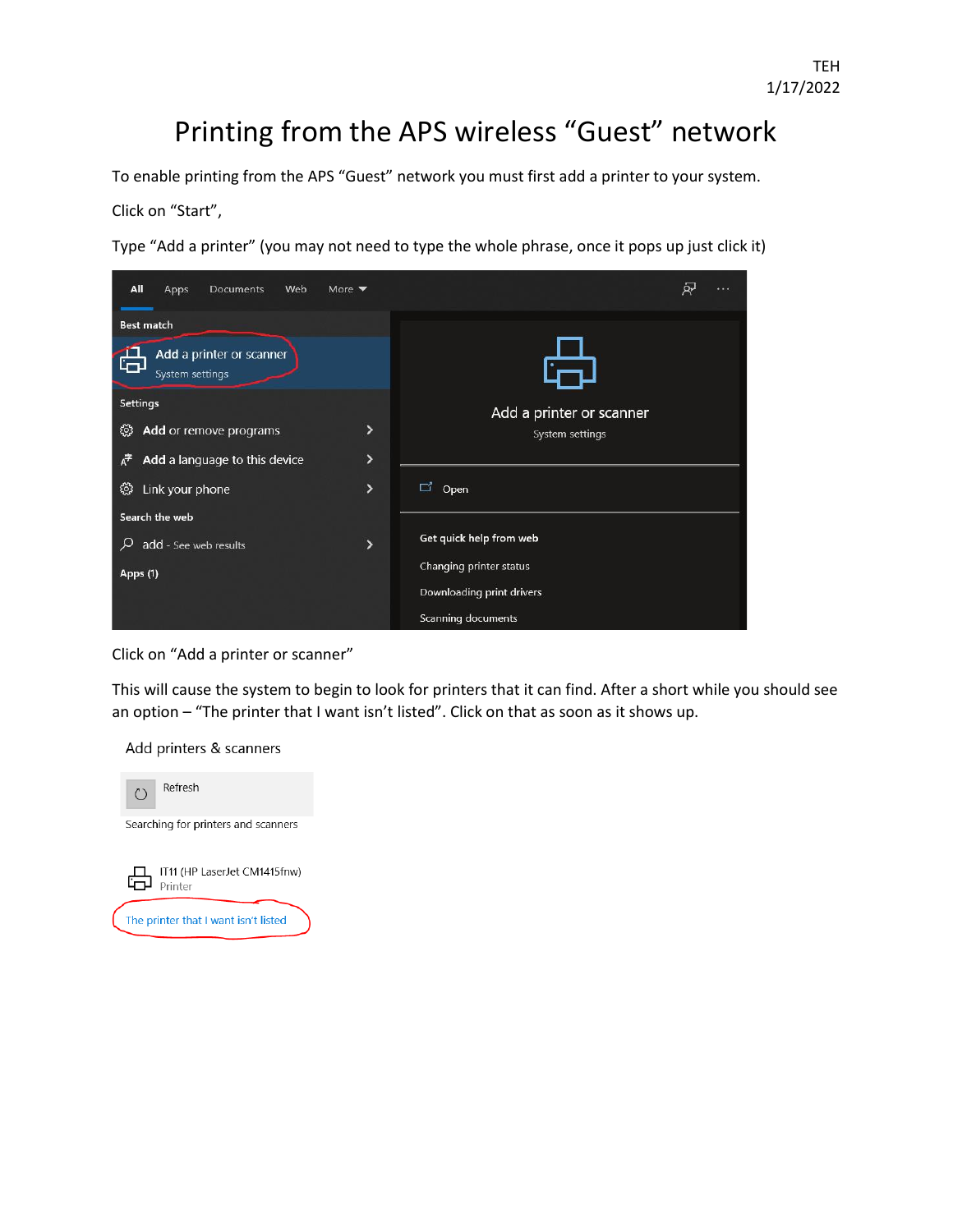## On this next screen -

Click the button to "Add a printer using TCP/IP address or hostname".

| Add Printer                                                                                 |        |
|---------------------------------------------------------------------------------------------|--------|
| Find a printer by other options                                                             |        |
| My printer is a little older. Help me find it.                                              |        |
| Find a printer in the directory, based on location or feature                               |        |
| Select a shared printer by name                                                             |        |
|                                                                                             | Browse |
| Example: \\computername\printername or<br>http://computername/printers/printername/.printer |        |
| Add a printer using a TCP/IP address or hostname                                            |        |
| Add a Bluetooth, wireless or network discoverable printer                                   |        |
| Add a local printer or network printer with manual settings                                 |        |
|                                                                                             |        |
|                                                                                             |        |
| <b>Next</b>                                                                                 | Cancel |

Then click "Next".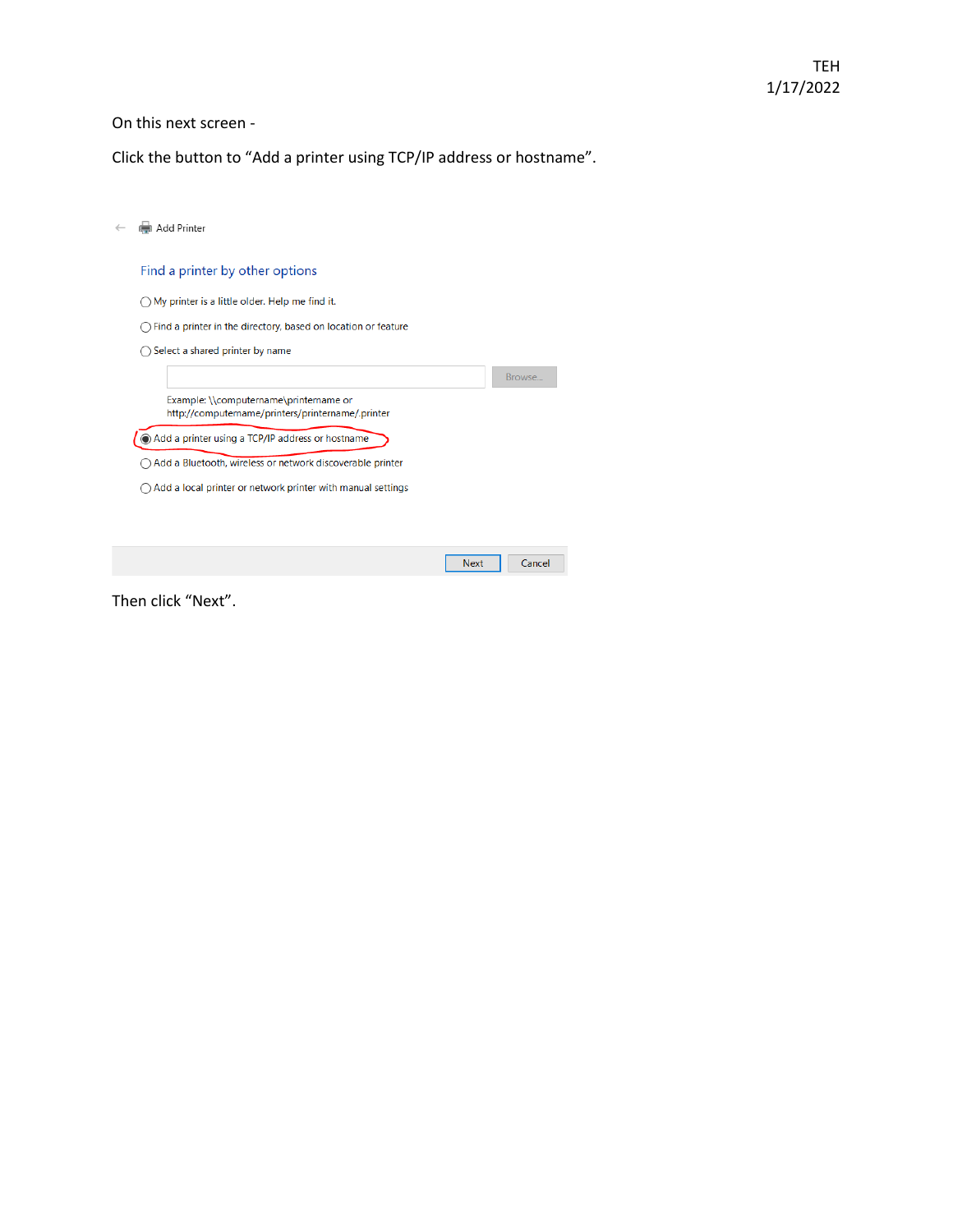On this screen -

Change the device type to "TCP/IP Device".

Fill in the hostname of the printer that you want to use. (You may be able to find this on a label on the front of the printer)

De-select the option to query the printer for the driver.

| Add Printer                           |                                                              |             |        |
|---------------------------------------|--------------------------------------------------------------|-------------|--------|
| Type a printer hostname or IP address |                                                              |             |        |
| Device type:                          | <b>TCP/IP Device</b>                                         |             |        |
| Hostname or IP address:               | it4.aps.anl.gov                                              |             |        |
| Port name:                            | it4.aps.anl.gov                                              |             |        |
|                                       | Query the printer and automatically select the driver to use |             |        |
|                                       |                                                              |             |        |
|                                       |                                                              |             |        |
|                                       |                                                              |             |        |
|                                       |                                                              |             |        |
|                                       |                                                              | <b>Next</b> | Cancel |

Click "Next".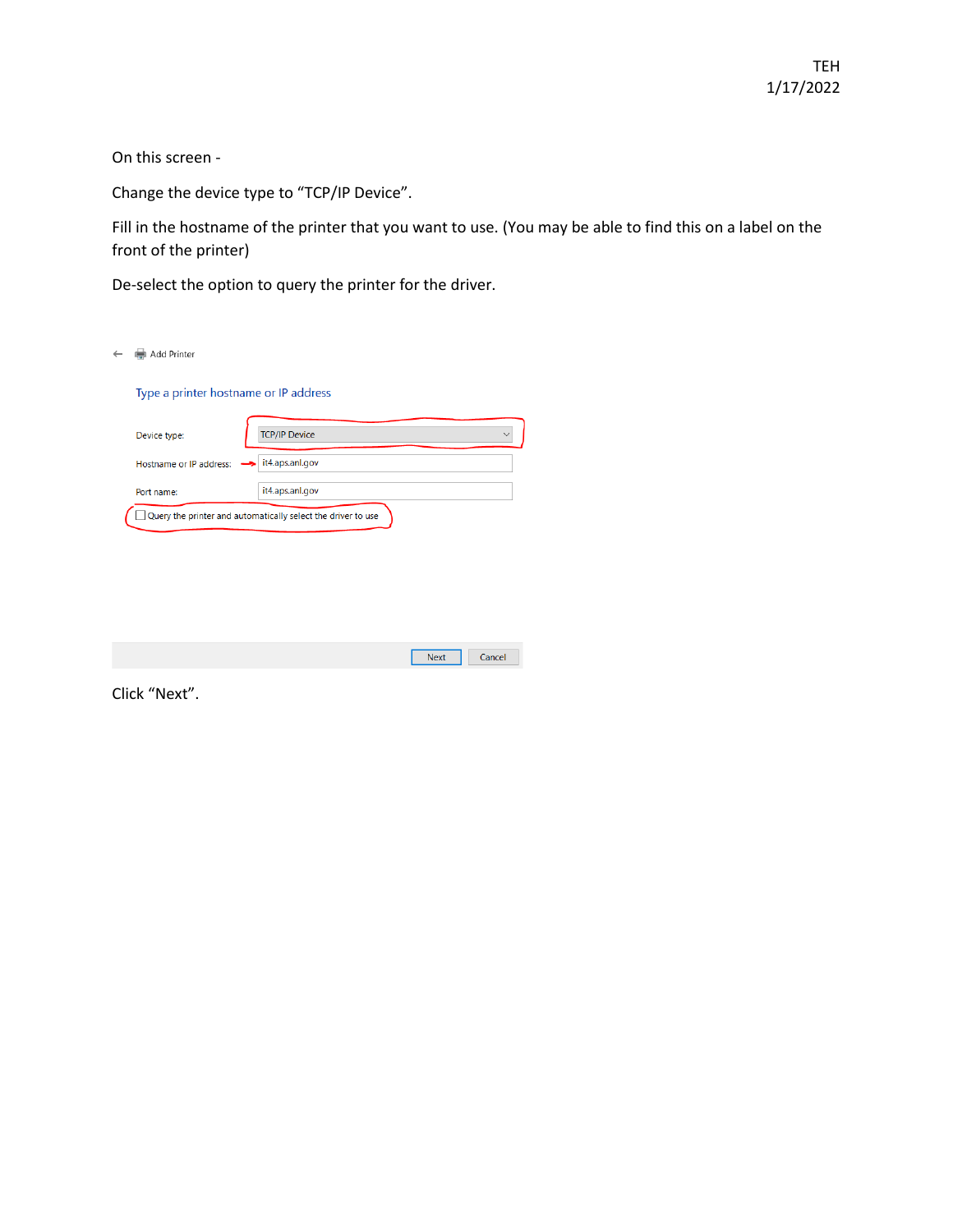## On this screen –

The system will try to detect the TCP port but will fail. This is normal. Wait for it to finish.

| Add Printer                                                                                               |  |
|-----------------------------------------------------------------------------------------------------------|--|
| Detecting TCP/IP port                                                                                     |  |
|                                                                                                           |  |
| Detecting the TCP/IP port<br>Windows will automatically move to the next page when the detection is done. |  |
|                                                                                                           |  |
|                                                                                                           |  |
|                                                                                                           |  |
| Cancel<br><b>Next</b>                                                                                     |  |

On this screen -

It will indicate that it failed to find the printer.

← en Add Printer

|  |  | Additional port information required |  |
|--|--|--------------------------------------|--|
|--|--|--------------------------------------|--|

The device is not found on the network. Be sure that:

- 1. The device is turned on.
- 
- 2. The network is connected.<br>3. The device is properly configured.
- 4. The address on the previous page is correct.

If you think the address is not correct, click Back to return to the previous page. Then correct the address and perform another search on the network. If you are sure the address is correct, select the device type below.

| -Device Type      | <b>Generic Network Card</b> | $\vee$                |
|-------------------|-----------------------------|-----------------------|
| <b>● Standard</b> |                             |                       |
| $\bigcirc$ Custom | Settings                    |                       |
|                   |                             |                       |
|                   |                             |                       |
|                   |                             | <b>Next</b><br>Cancel |

 $\overline{\phantom{a}}$ 

This is normal. Click "Next".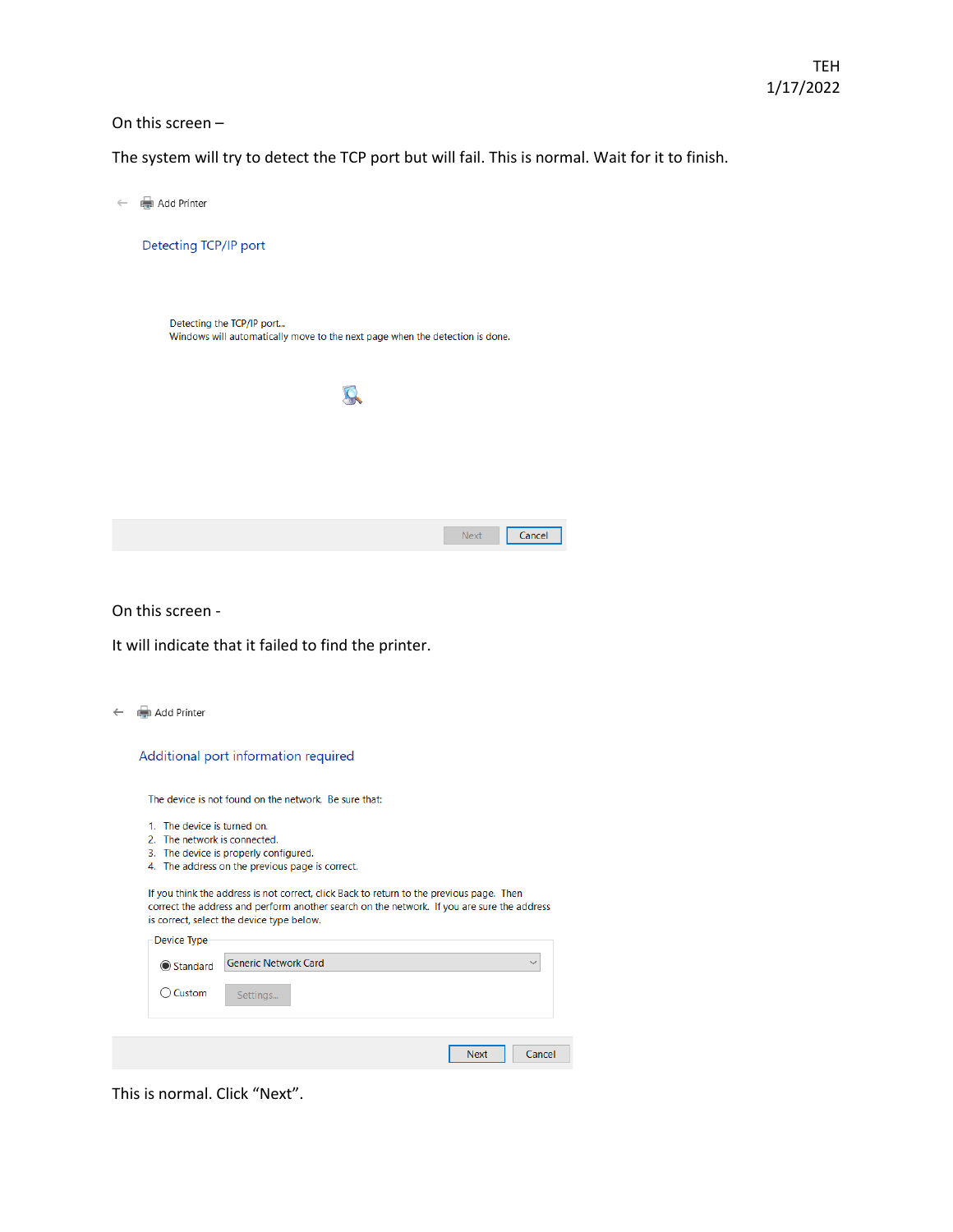On this screen -

You will need to find a suitable driver for the printer. Look through the list to see if there is one listed that matches the printer model or click on "Windows update" to check the Microsoft repository for a driver.



For HP printers, a good driver to use is the "HP Universal printing PCL6" driver. (HP Universal printing PS driver will work as well).

NOTE: It is very important to pick the correct driver. If you do not - the printer may print a bunch of garbage and consume a lot of paper. It is best to check your first print while you are by the printer.

Click "Next" to continue.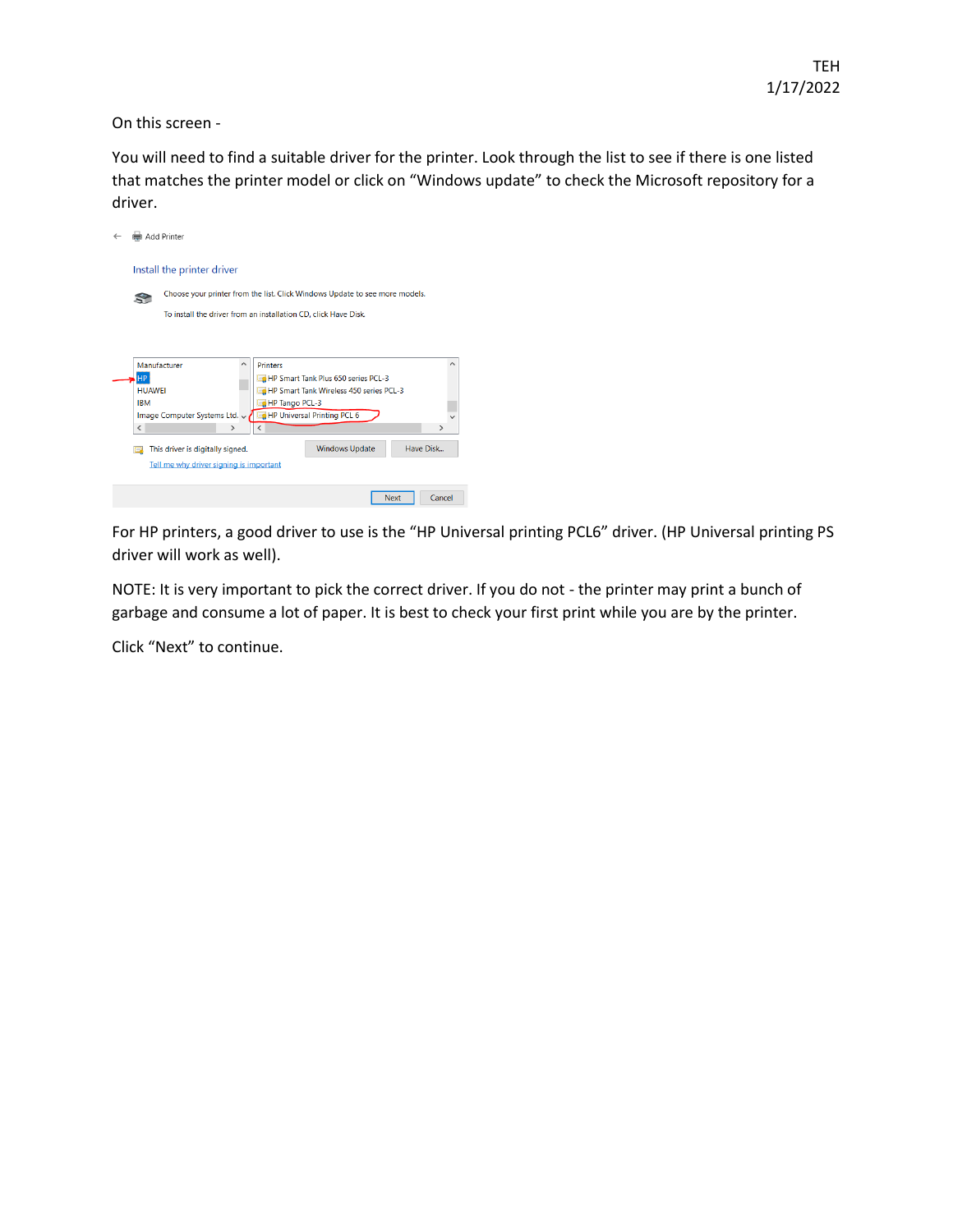On this screen –

Give the printer a name. It can be any name and does not need to be the TCP name. This is the name that will show up in the pick list when you go to print.

| $\leftarrow$ | Add Printer                                                                                                                                                                   |
|--------------|-------------------------------------------------------------------------------------------------------------------------------------------------------------------------------|
|              | Type a printer name                                                                                                                                                           |
|              | Printer name:<br>IT <sub>4</sub>                                                                                                                                              |
|              | This printer will be installed with the Microsoft PS Class Driver driver.                                                                                                     |
|              |                                                                                                                                                                               |
|              |                                                                                                                                                                               |
|              |                                                                                                                                                                               |
|              |                                                                                                                                                                               |
|              |                                                                                                                                                                               |
|              | <b>Next</b><br>Cancel                                                                                                                                                         |
|              | Click "Next".                                                                                                                                                                 |
|              |                                                                                                                                                                               |
|              | On this screen -                                                                                                                                                              |
|              | Make sure that you do not share the printer.                                                                                                                                  |
| $\leftarrow$ | Add Printer                                                                                                                                                                   |
|              | <b>Printer Sharing</b>                                                                                                                                                        |
|              | If you want to share this printer, you must provide a share name. You can use the suggested<br>name or type a new one. The share name will be visible to other network users. |
|              |                                                                                                                                                                               |
|              | ● Do not share this printer                                                                                                                                                   |
|              | $\bigcirc$ Share this printer so that others on your network can find and use it                                                                                              |
|              | Share name:                                                                                                                                                                   |
|              | Location:                                                                                                                                                                     |
|              | Comment:                                                                                                                                                                      |
|              |                                                                                                                                                                               |
|              | <b>Next</b><br>Cancel                                                                                                                                                         |
|              |                                                                                                                                                                               |

Click "Next".